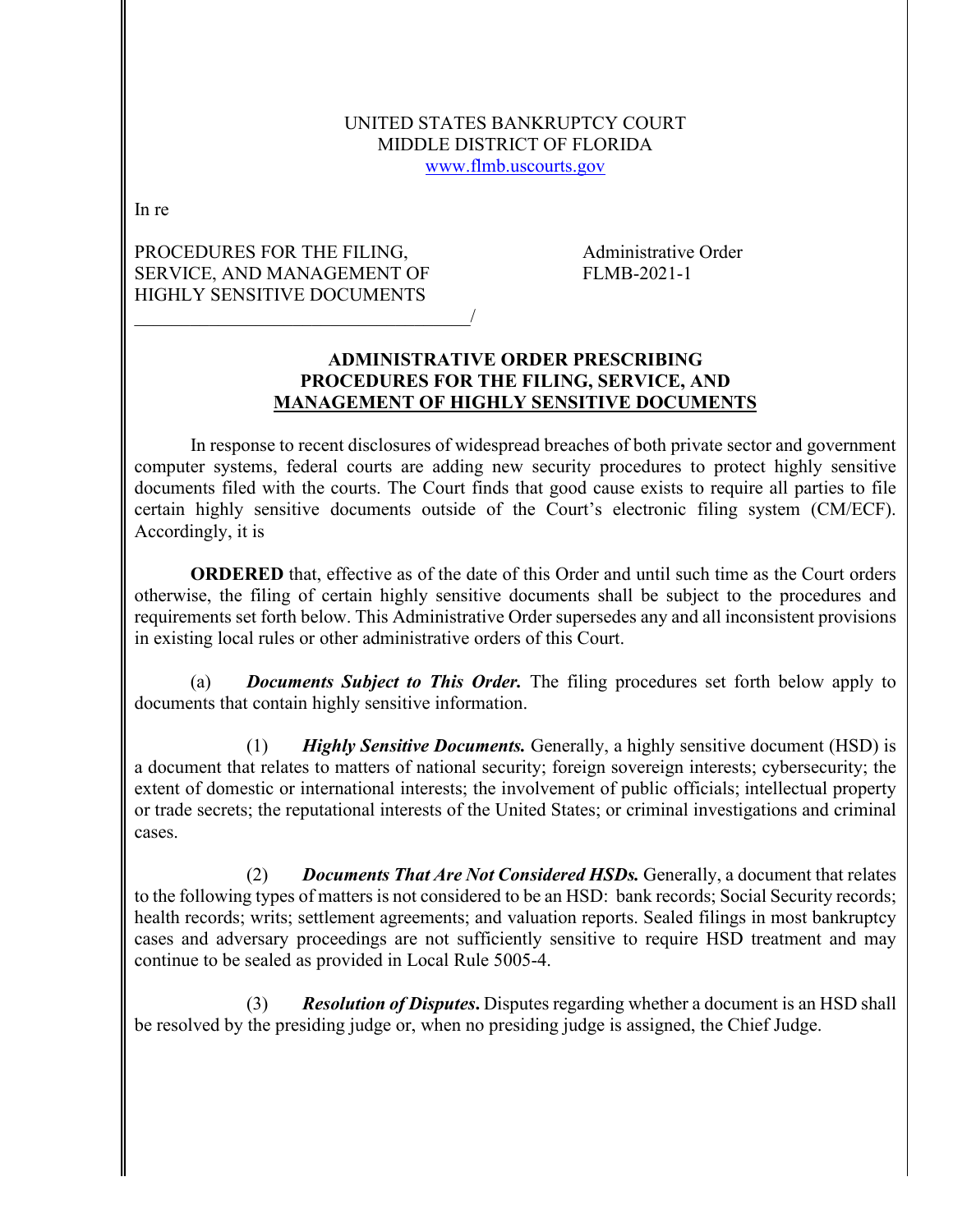# (b) *Filing of Motions to Treat a Document as an HSD.*

(1) *Represented Parties.* A represented party shall file a motion to treat a document as an HSD and a proposed order electronically as provided for in Local Rule 1001-2, **except that a copy of the proposed HSD must NOT be filed electronically.** The motion shall explain why the subject document constitutes an HSD under the criteria set out in paragraph (a)(1) above or why it should otherwise be subject to the heightened protection for HSDs.

(2) *Unrepresented Parties***.** A party who is not represented by an attorney shall file the motion and proposed order as described above by filing a paper copy of the motion with the Clerk's Office or under the filing procedures listed on the Court's website, [www.flmb.uscourts.gov.](http://www.flmb.uscourts.gov/) **A copy of the proposed HSD must NOT be filed with the motion.**

(3) *Delivery of the HSD to the Court.* As soon as practicable after the motion is filed, the filing party must deliver to the Clerk's Office a paper copy of the proposed HSD sought to be filed. The proposed HSD must be placed in a sealed envelope marked **"HIGHLY SENSITIVE DOCUMENT FILED PURSUANT TO ADMINISTRATIVE ORDER FLMB 2021-01."** The outside of the envelope shall be affixed with a copy of the appropriate case caption page (with any confidential information redacted). The envelope containing the proposed HSD must then be placed in a larger envelope that is addressed to the divisional office where the judge assigned to the matter is chambered. **The outermost envelope must NOT have any indication that a proposed HSD is enclosed**. Upon opening the outer envelope, the Clerk's Office will deliver the unopened inner envelope to the appropriate judge.

(4) *Service.* The filing party shall serve the motion and the proposed HSD on the other parties as provided for in Federal Rules of Bankruptcy Procedure 7004 and 7005. The motion itself may be served via CM/ECF and the local rules of this Court and this Order. Paper copies of proposed HSD shall be delivered to the other parties. The filing party must file a proof of service.

# (c) *Orders.*

(1) *Entry of Order Granting the Motion.* The Court may set the motion for hearing. Otherwise, the Court will issue an order on the motion and the order will be entered on the case docket. If the motion is granted, the Clerk's Office will make a "text-only" docket entry in CM/ECF indicating that an HSD was filed with the Court and will be maintained in a secure location. If the order denies the relief requested, the order will direct the Clerk of Court regarding the disposal of the document (*e.g.,* return to filer, destruction at the filer's request, or allow the document to be filed under seal in CM/ECF pursuant to Local Rule 5005-4).

(2) *Highly Sensitive Court Orders.* If the Court determines that a Court order contains highly sensitive information, the Clerk's Office will file and maintain the order in a secure paper filing system and will serve paper copies of the order on the parties via U.S. Mail or other delivery service.